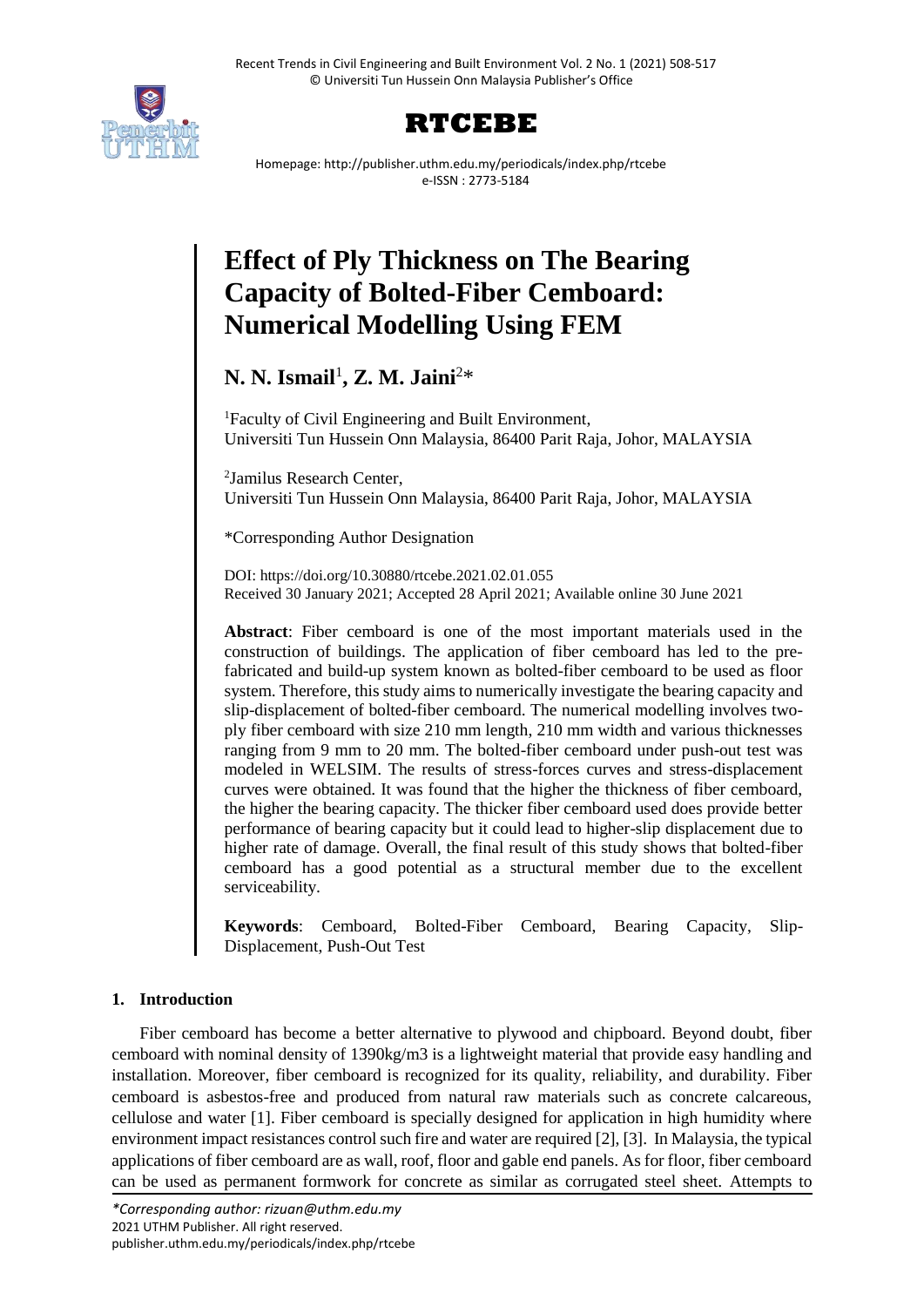improve the flexural and slip resistances have led to the use of steel bolts in multi-layer fiber cemboard. The presence of steel bolts that act as connector and bond mechanism has apparently improved the stiffness [4].

Heavy-duty floor system using multi-layer fiber cemboard is a new direction in the construction of buildings. Since the available thickness of fiber cemboard is insufficient for the heavyweight, it needs a greater number of ply where several layers can be bonded together using steel bolts. Currently, polyurethane adhesive is employed to bond the fiber cemboard. Kelly [5] proved that the presence of steel bolts as connector and bond mechanism able to increase the stiffness and durability. However, the use of steel bolts may contribute to the unexpected events such as high stress accumulation, delamination and cracking. Several factors such as size of steel bolt and thickness of ply are also governing the performance of multi-layer fiber cemboard. Currently, experimental study on flexural and slip resistances of fiber cemboard is not well developed. Although, Gamdomkar et al. [6] proposed the push-out test to determine the slip resistance, but large number of specimens must be prepared that consume a great deal of cost and repetitive works.

In order to overcome these problems, the finite element method can be adopted. Numerical modelling using the finite element method is a great tool to ensure this study can be conducted precisely and economically. Using the finite element method, a whole set of simple solutions of partial differential equations can be developed at various points of source for the approach to the internal entity displacement and stress fields [7]. This study focuses on the numerical modelling of bolted-fiber cemboard using finite element method. Therefore, a program known as WELSIM was used in the numerical modelling. The dimension of fiber cemboard is 210 mm width, 210 mm length and various thicknesses ranging from 12 mm to 20 mm. The steel bolt is used as connecter and acts as bond mechanism where it has 8 mm diameter. In-depth understand on the performance of bolted-fiber cemboard term of load bearing, slip-displacement and failure mode were obtained. The findings enable researchers and engineers to design the multi-layer fiber cemboard for heavy-duty floor system.

#### **2. Fiber Cemboard**

The first piece of fiber cemboard was made by using Hatschek process. Fiber cemboard is known as a substance of reinforced cement sheet product which contain 1% to 15% fiber (either natural or synthetic or combined), Portland cement slurry in weights from 40% to 80%, 2% to 15% clay and the thickener ranges between 0.03% and 0.5%. Fiber cemboard may contains silica by weight between 10% to 40% that act as filler in the composite mixture [8]. Since the composite mixture used in fiber cemboard is non-asbestos and green materials, thus environmental issues can be resolved, and future risks can be minimized by healthier and more effective alternate access. The use of fiber during the production of fiber cemboard provides better performance in term bending strength. However, Khorami [8] stated that a relative increase in bending strength could also increase other resistance properties such as fracture and ductility.

In general, fiber cemboard is produced with different thickness around 10 mm to 20 mm. Therefore, the application of fiber cemboard in building depend on its thickness. Ahmad et al. [9] mentioned that the compressive strength of fiber cemboard improved with thicker ply, but it affects the elastic modulus that tend to decrease. One of fiber cemboard most desirable qualities is its durability. Fiber cemboard is a non-burning and non-flammable fireproof material. It is also water-resistant and moisture resistant. This can be expressed as it still maintains performance stability and does not sink or deform in semiopen air and high humidity environments. Apart from that, it is easy to build with operation of the dry mode, economically beautiful with smooth surface, over long life, resist to corrosion, and does not damaged by moisture and insects. Due to its strength and durability, fiber cemboard is practically used in many countries for the construction of buildings. However, there are limited studies specifying the design consideration and specification of fiber cemboard [10].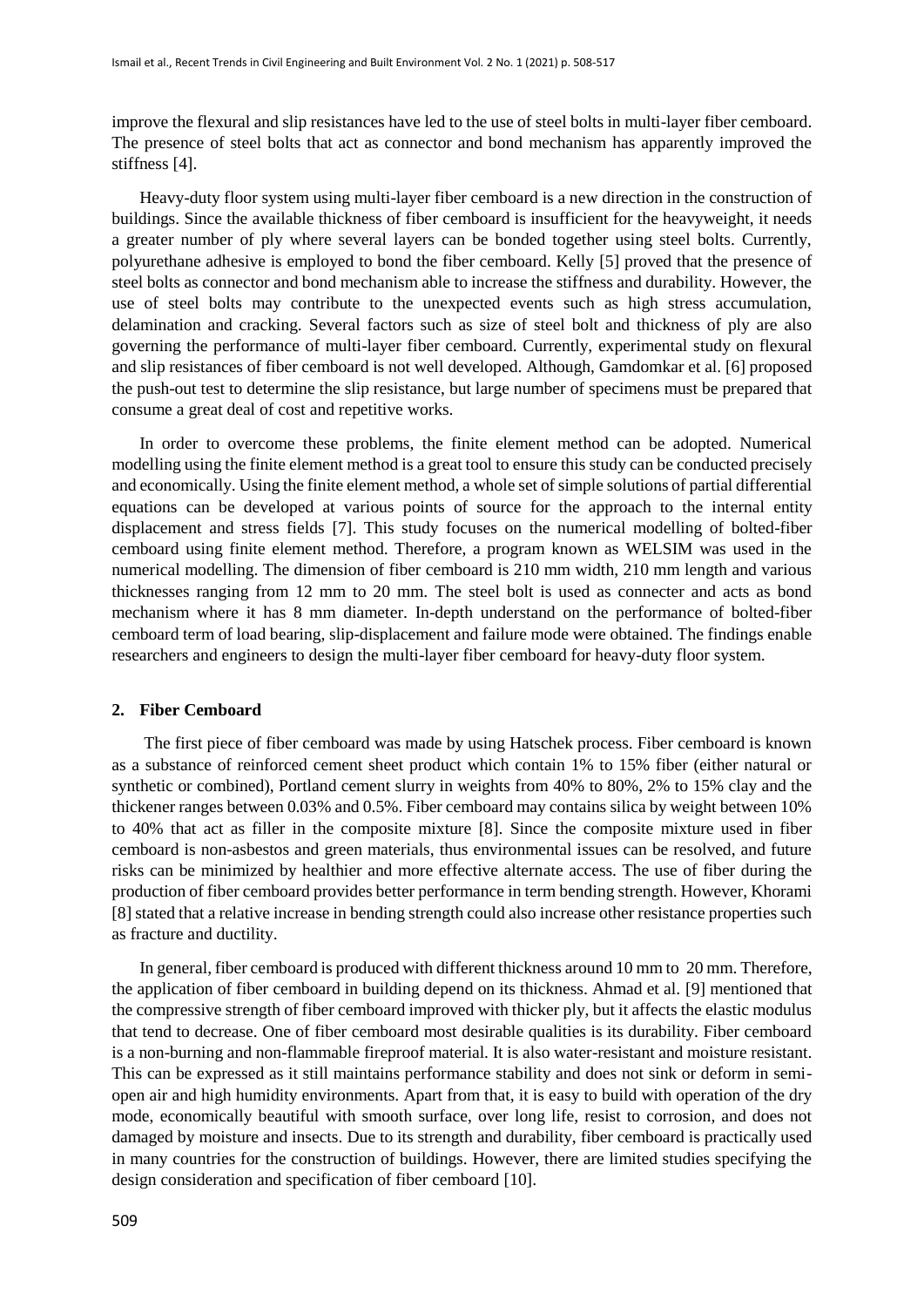In Malaysia, fiber cemboard has been used as floor system in many commercial buildings. However, the used of fiber cemboard for heavyweight slab which normally require 125 to 200 mm thickness is strictly prohibited due to the limited studies on the load bearing capacity. Previous studies by Dohring [11] use fiber cemboard as floor panel for outdoors. He found out that cement fiber panels are one of the typically appropriate which can be quickly handled, and coupling methods are particularly important. A study on the physical, mechanical and thermal properties of lightweight cemboard coconut fiber have been calculated after 28 days of hydration were made by Asasutjarit et al. [12]. Fiber-length, coir's pre-treatment and mixture ratio were the parameter tested. The thermal properties of the specimens studying coconut coirs have revealed that light weight cement boards have lower thermal conductivity relative to the industrial composite board and reached the best accepted mechanical requirements.

#### **3. Bearing Resistance and Slip-Displacement**

Bearing capacity is the ability of a structure to safely carry in-plane pressure without shear failure. It is basically referred as resistance parameters in term of bearing resistance, slip-displacement and toughness. In major cases, bearing capacity governed by allowable bearing capacity, ultimate bearing capacity and safety factor. The ultimate bearing capacity is the theoretical limit of the bearing capacity. The fiber can also be known to increase the load-bearing capability of cement boards. As a structure that used for floor system, thickness is the most factor that influence the bearing capacity. Garber [13] emphasized that the bearing capacity can be enhanced by increasing the thickness.Tian et al. [14] suggested that a floor system should has bearing capacity roughly  $15 \text{ kN/m}^2$  at mid-span distortion, while the final load around  $22.5 \text{ kN/m}^2$ . Bearing capacity is usually determined through experimental study [15]. There are three common methods to identify the bearing capacity; pull-out test, push-out test and tensile test.

A method to find out the bond strength between two different elements is named as pull-out test. This experimental study is basically conducted for fiber or disc that embedded in concrete. The basic principle behind this experimental study is to produce a result of pull-out force, which corresponds closely to the compressive strength of concrete. The force that requires to pull a fiber or disc out from hardened concrete into which it has been cast is considered as pull-out forces. Push-out test is conducted for composite material to measure the bonding energy on the interface and the frictional sliding effects. Bouchair et al. [16] stated that the time-consuming and expensive conventional testing methods have led to the utilization of push-out test. In addition, it is a safe and accurate way to assess the critical characteristics. Owing to its efficiency, push-out test is the most effective form of assessment [17]. Push-out test can be conducted by adding a dispersed load to the top of specimen.

#### **4. Numerical Modelling using FEM**

Numeric modelling is a mathematical representation of the behavior in physics (or other) based upon appropriate hypotheses and assumptions [18]. Since the numerical modelling is conducted based on the push-out test, hence the experimental study becomes essential as a platform of appraisal and validation. In this study, the experimental study conducted by Norhalim and Jaini [19] was used for the numerical modelling. The experimental study was used bolted-fiber cemboard with dimension of 210 mm width, 210 mm length and 16 mm thickness. The push-out test was performed using the Universal Testing Machine with maximum capacity of 1000 kN. During the experimental study, steel plate was placed at the bottom and top sides of bolted-fiber cemboard as can be seen in Figure 1. The steel plate at the bottom side acts as the support, while the steel plate at the top side was imposed with the loading. The stroke as controlled incremental displacement with speed rate of 1.0 mm/minute was utilized to yield the force-displacement curve.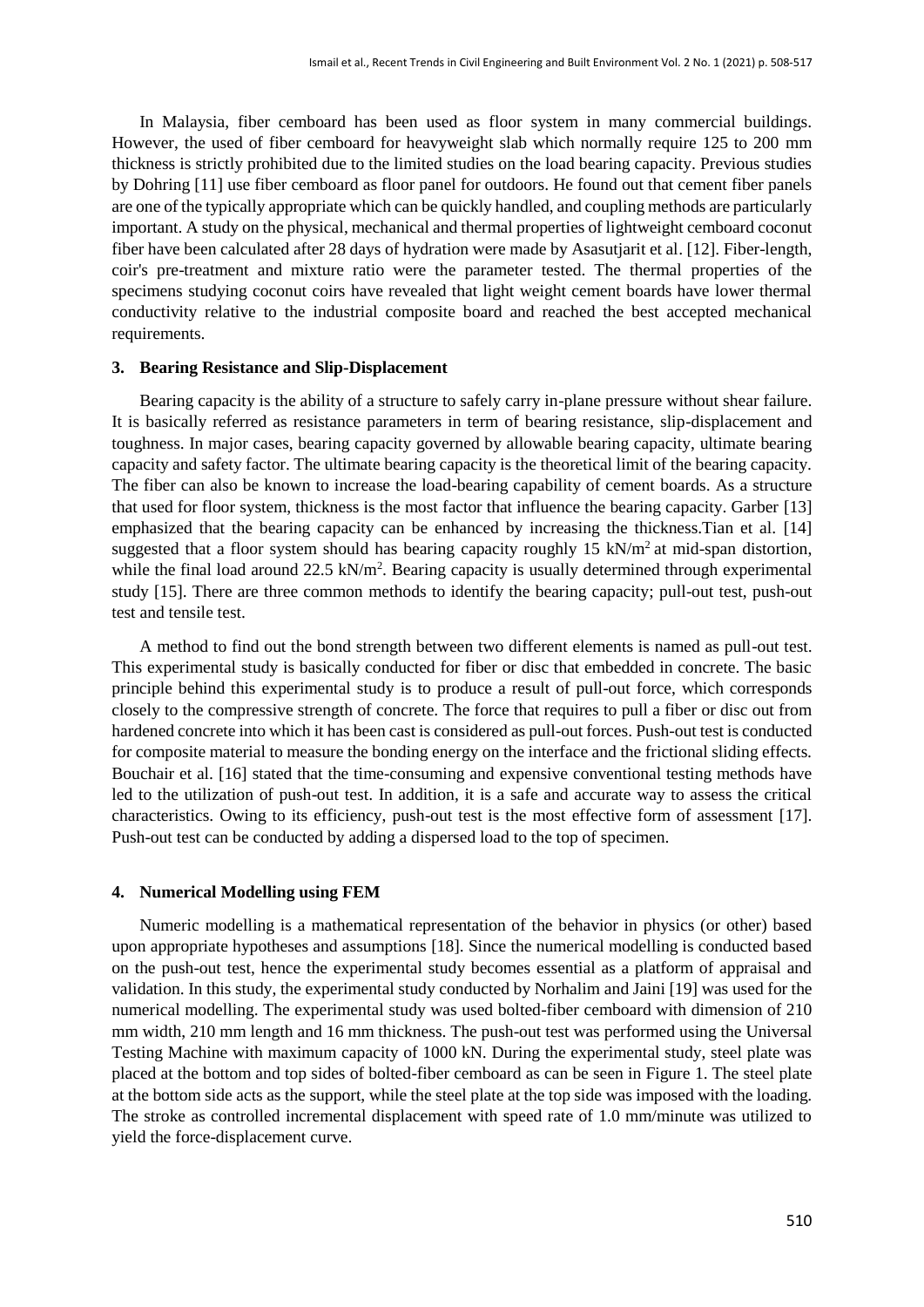

**Figure 1: Push-out test – a) Schematic testing, and b) Actual testing**

The Finite Element Method (FEM) is a numerical analysis technique used to obtain approximate solutions to a wide range of engineering problems appeared in 1960 [20]. FEM is the one previously developed by the authors with a crack queuing algorithm integrated for discrete crack analysis [21], [22]. Through testing specimens examined by others and testing against the reported test findings, its applicability and accuracy have been checked [23]. The application of FEM is widely used in many fields. FEM was used to model all sorts of structures (steel, concrete, wood and masonry) and to simulate the relationship between soil and structure [24]. In this study, the numerical modelling was performed using the finite element method program so-called WELSIM. This software has been used in structural engineering to solve various problems related to the solid mechanics, heat transfer and fluid interaction. Moreover, WELSIM provides ascendancy in the numerical modelling of continuum and fracture failure that allow the sightings of real behavior.

Specifically, the numerical modelling provides description and comparison of the results of experimental study. The bolted-fiber cemboard was modelled in the three-dimensional. Therefore, the four-noded element so called solid tetrahedral was utilized to discretize the fiber cemboard and steel bolts. Figure 2 shows the geometry of bolted-fiber cemboard with the designation mesh. In this study, mesh size of 10 mm was found highly compatible to generate accurate results and progress with timeefficient data. In general, the mesh size can be determined from the convergency and critical time measurements. Fiber cemboard can be considered as heterogenous material due to the presence of two different components, while steel bolt is fully isotropic-homogenous material. In order to satisfy the nonlinear and plastic behavior, the elastic material properties, strength parameters and hardening properties were defined on the fiber cemboard and steel bolt as tabulated Table 1 and Table 2.



**Figure 2: Geometry and discretization of bolted-fiber cemboard – a) Model FC2B, and b) Model FC4B**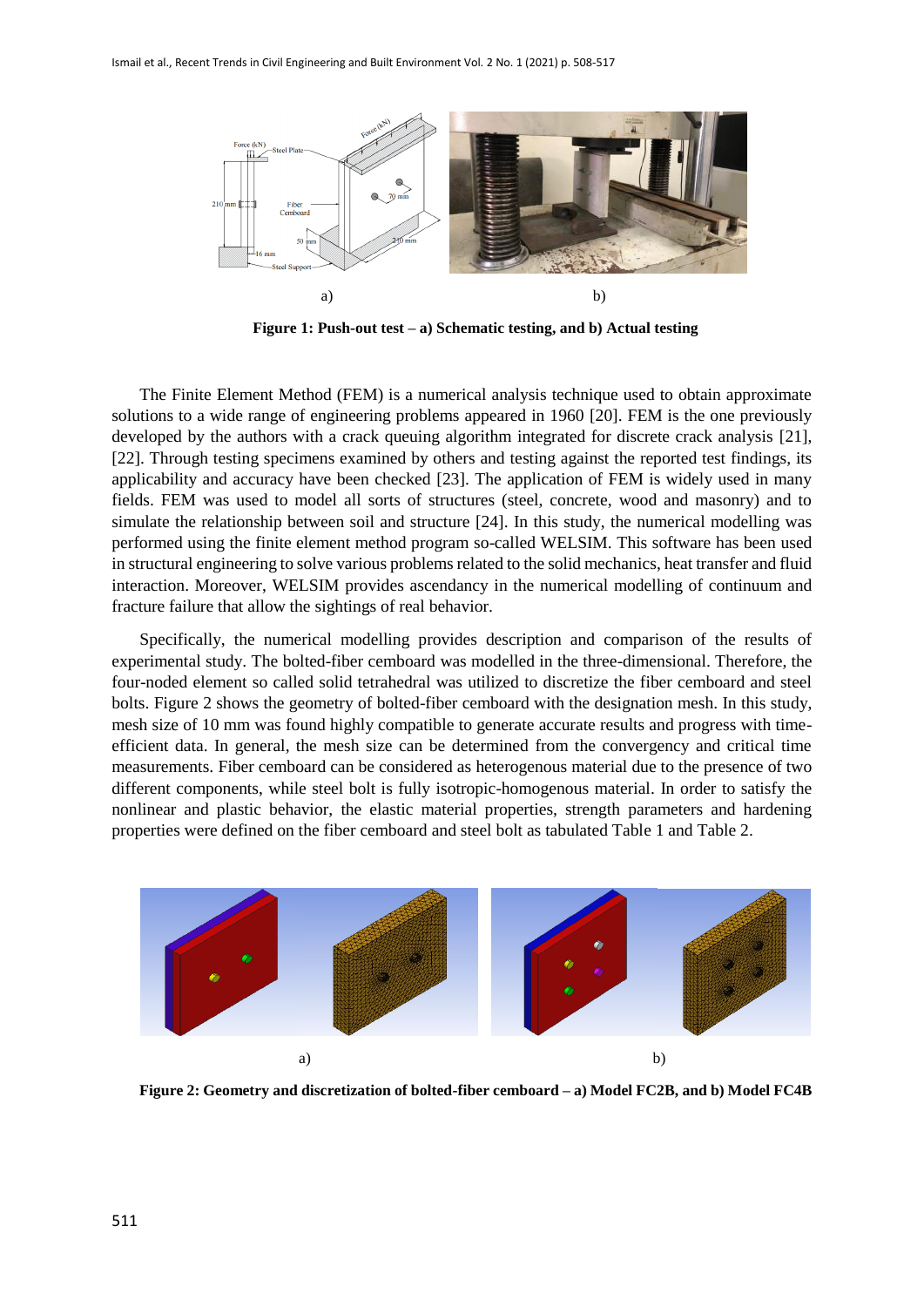| Properties                              | Value  |
|-----------------------------------------|--------|
| Young's modulus, $E(GPa)$               | 33     |
| Poisson Ratio, v                        | 0.20   |
| Density, $\rho$ (kg/m <sup>3</sup> )    | 1300   |
| Bulk Modulus, k (GPa)                   | 15.625 |
| Shear Modulus, G (GPa)                  | 12.712 |
| Tensile Strength, $\sigma_t(MPa)$       | 6.37   |
| Isotropic Thermal Conductivity, (W/m/K) | 0.24   |
| Specific Heat, (J/kg/C)                 | 780    |

#### **Table 1: Material properties of fiber cemboard [8]**

#### **Table 2: Material properties of steel bolt [25]**

| Properties                           | Value |
|--------------------------------------|-------|
| Young's modulus, $E(GPa)$            | 210   |
| Poisson Ratio, $\nu$                 | 0.303 |
| Density, $\rho$ (kg/m <sup>3</sup> ) | 7850  |
| Bulk Modulus, k (GPa)                | 166.7 |
| Shear Modulus, G (GPa)               | 76.92 |

Plasticity occurs after the material has been yielded. In a one-dimensional case, yielding occurs at a single stress value known as yield stress. There are four options that describe the various forms of actions of the substance in WELSIM software which are bilinear kinematics hardening, multilinear kinematics hardening, bilinear isotropic hardening (BISO), and multilinear isotropic hardening (MISO). Multilinear kinematic hardening was associated to with material model of fiber cemboard while trilinear isotropic hardening was defined on steel bolt. On the other hand, the hardening properties require the definition of plastic strain and trues stress that derived theoretical from engineering strain and engineering stress. Figure 3, (a) shows multilinear kinematic hardening for fiber cemboard, whilst Figure 3, (b) shows trilinear isotropic hardening for steel bolt. Stress-strain curve is a graphical representation of material behavior under load. However, in numerical modelling it must be presented in the form of a plastic strain-stress curve.



**Figure 3: Plasticity – a) multilinear kinematic hardening for fiber cemboard, and b) trilinear isotropic hardening for steel bolt**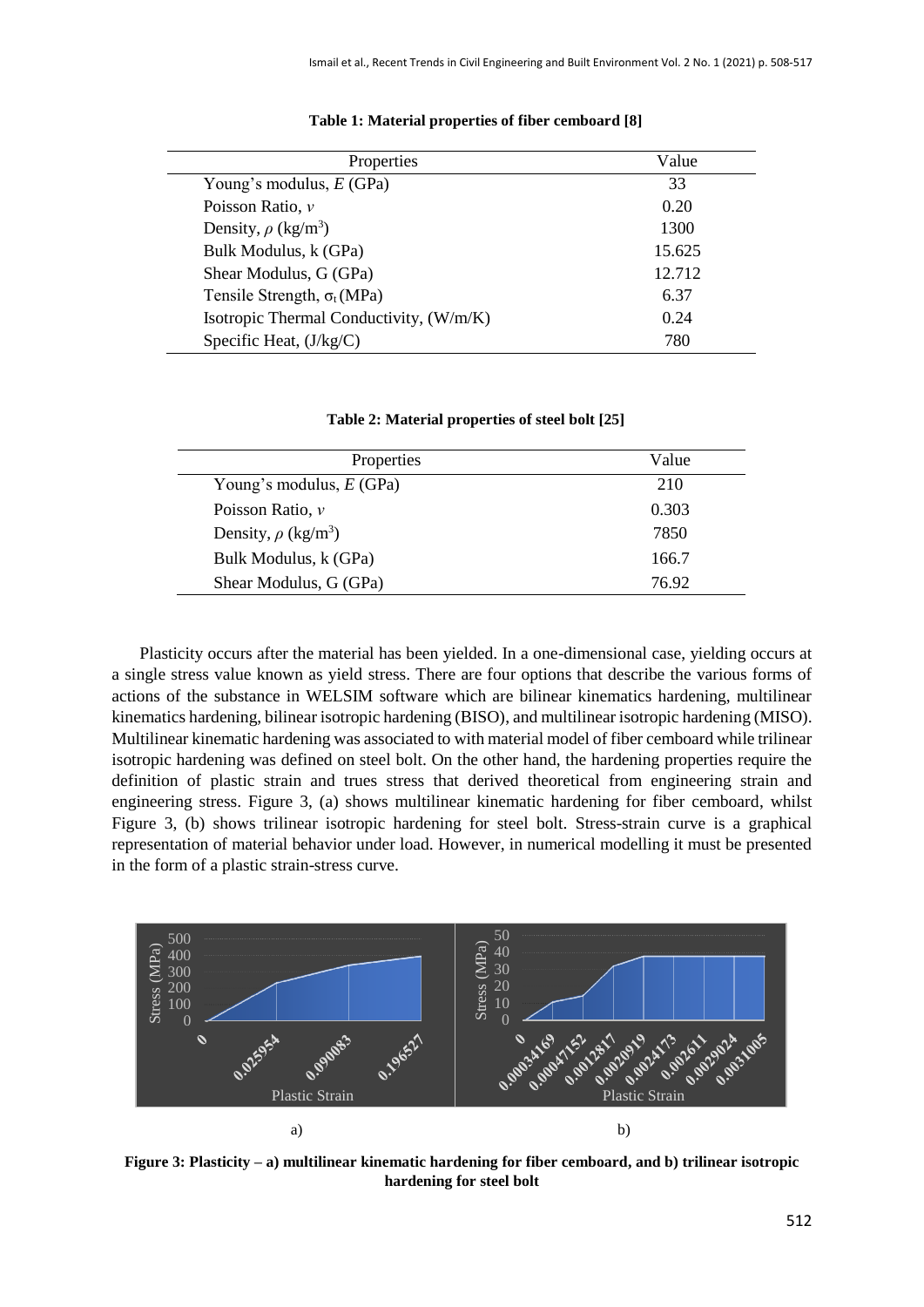#### **5. Results and Discussion**

#### 5.1 Stress-Force and Stress-Displacement

Results between numerical modelling and experimental study are compared as tabulated in Table 3. The results in term of bearing capacity and slip-displacement are for bolted-fiber cemboard with thickness 16 mm. It should be noted here that the experimental study is based on Norhalim & Jaini [19]. Model FC2B was found to be capable of resisting an axial compression load of 35.00 kN, which is 1.26% lower than the experimental analysis. Similarly, model FC4B has lower bearing capacity in numerical modelling as compared to experimental study. In numerical modelling, model FC4B able to sustain axial compression load up to 37.00 kN, whilst in experimental study it has 39.73 kN. This creates approximately 4.84% errors. On the other hand, the slip-displacement of model FC2B has 33.44% difference between numerical modelling and experimental study. The slip-displacement for model FC4B is 3.03 mm and 4.36 mm for numerical modelling and experimental study, respectively.

| Model | <b>Parameter</b>       | <b>Experimental</b><br><b>Study</b> | <b>Numerical</b><br><b>Modelling</b> | Error<br>$(\%)$ |
|-------|------------------------|-------------------------------------|--------------------------------------|-----------------|
| FC2B  | Bearing Capacity (kN)  | 35.44                               | 35.00                                | 1.26            |
|       | Slip-displacement (mm) | 4.31                                | 3.23                                 | 33.44           |
| FC4B  | Bearing Capacity (kN)  | 39.73                               | 37.00                                | 4.84            |
|       | Slip-displacement (mm) | 4.36                                | 3.03                                 | 43.56           |

**Table 3: Results between numerical modelling and experimental study**

Prior to the successful of numerical modelling, models FC2B and FC4B were simulated under parametric studies. The results of stress-force curves for different thicknesses of fiber cemboard; 9 mm, 12 mm, 16 mm, 18 mm and 20 mm are plotted as can be seen in Figure 4. The force obtained from numerical modelling is considered as bearing capacity. It can be observed that the pattern of stress-force curve is similar for all parametric studies and imply both models. Stress increases as the force correlates and stays stable until the yield stress is reached. In a push-out test, the fiber cemboard able to resist the stresses generated by axial compression load up to failure. While all parametric studies for both models FC2B and FC4B demonstrate similar yield stress, the stiffnesses shown by the gradient of the stressforce curves and the final loads at the initial point of the yield stress are diverse.



**Figure 4: Stress-force curves – a) model FC2B, and b) model FC4B**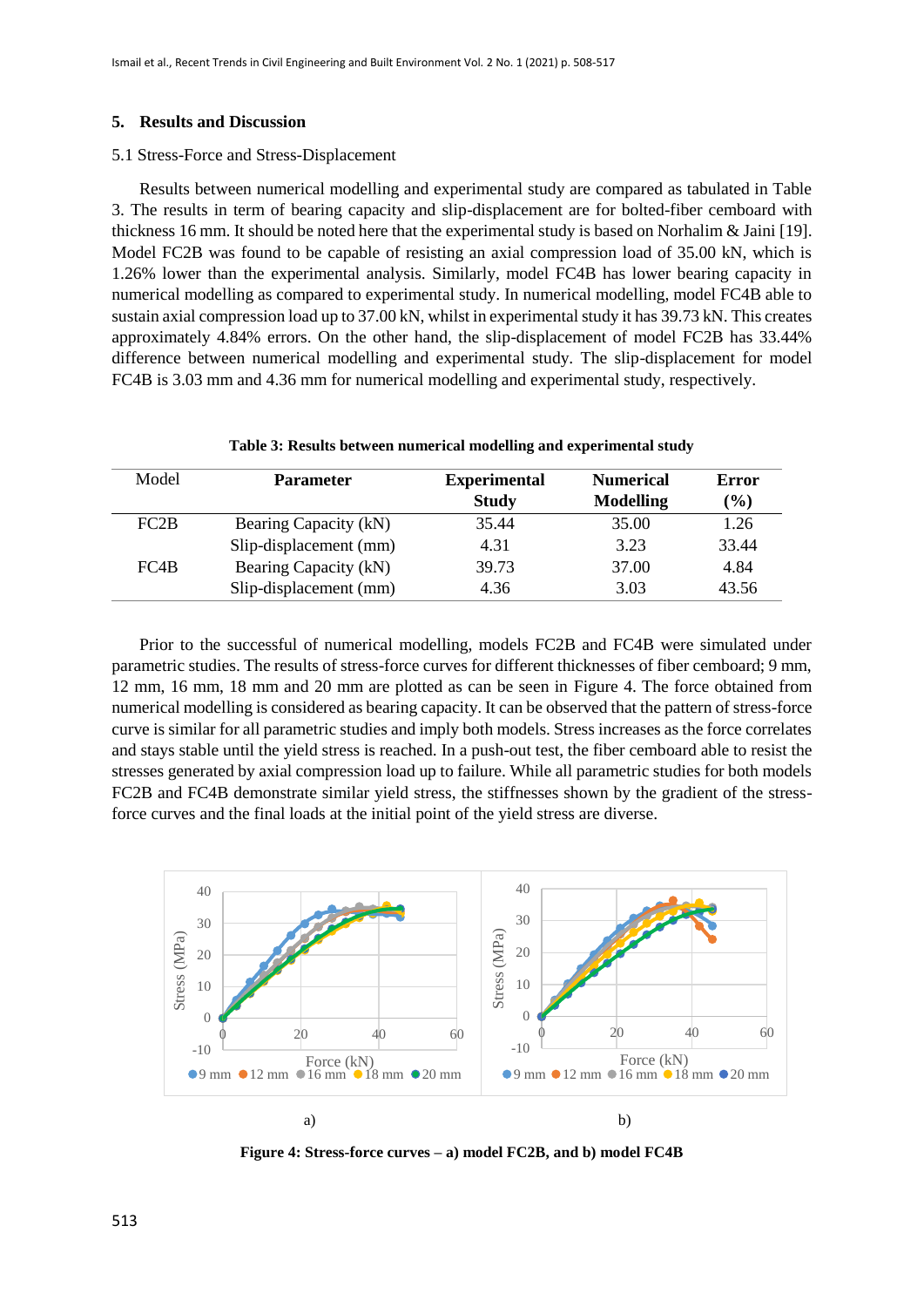There are five different curves that represent the parametric studies fiber cemboard thickness in 9 mm, 12 mm, 16 mm, 18 mm and 20 mm. The displacement is determined at the initial point of the yield stress as it assumed to be slip-displacement due to the axial compression load. Under the axial compression load, the bolted-fiber cemboard moves downward to a certain limit. Initially, the movement is resisted by polyurethane glue which serves as a bond mechanism. When the detachment happened, the resistance toward movement is shifted to steel bolt. Stress grows when it correlates to the displacement and is constant until the yield stress is reached. The displacement subtraction between parametric studies also shows a more noticeable basis. The stress-displacement curve for model FC2B shows results as expected where as the thickness increase, the slip-displacement decrease however, it is different for model FC4B as shown in Figure 5.



**Figure 5: Stress-Displacement curves for model FC4B with fiber cemboard thickness – a) 9 mm, b) 12 mm, c) 16 mm, d) 18 mm, and e) 20 mm**

#### 5.2 Failure Mode

Ummi et al. [26] claimed that plate with a bolt connection will fail in tension. The plate is deformed as the in-plane load is applied and increased, while the edge folds over and the bolt hole is deformed. Such behaviour was observed on bolted-fiber cemboard. Figure 6, (a) illustrates the damage to deformation occurs on model FC2B. Meanwhile, the damage to deformation on model FC4B can be seen in Figure 6, (b). It can be observed that regardless of the fiber cemboard thickness, the damage happens in the surrounding steel bolt. This type of damage is known as flaking. If sudden force is applied on the bolted-fiber cemboard, the flaking become severe and may cause spalling and facture. Another damage that can be seen is the bending where the fiber cemboard deforms such as the semibuckling shape. Although the slip-displacement is confirmed, it cannot be visualized herein can only be quantified.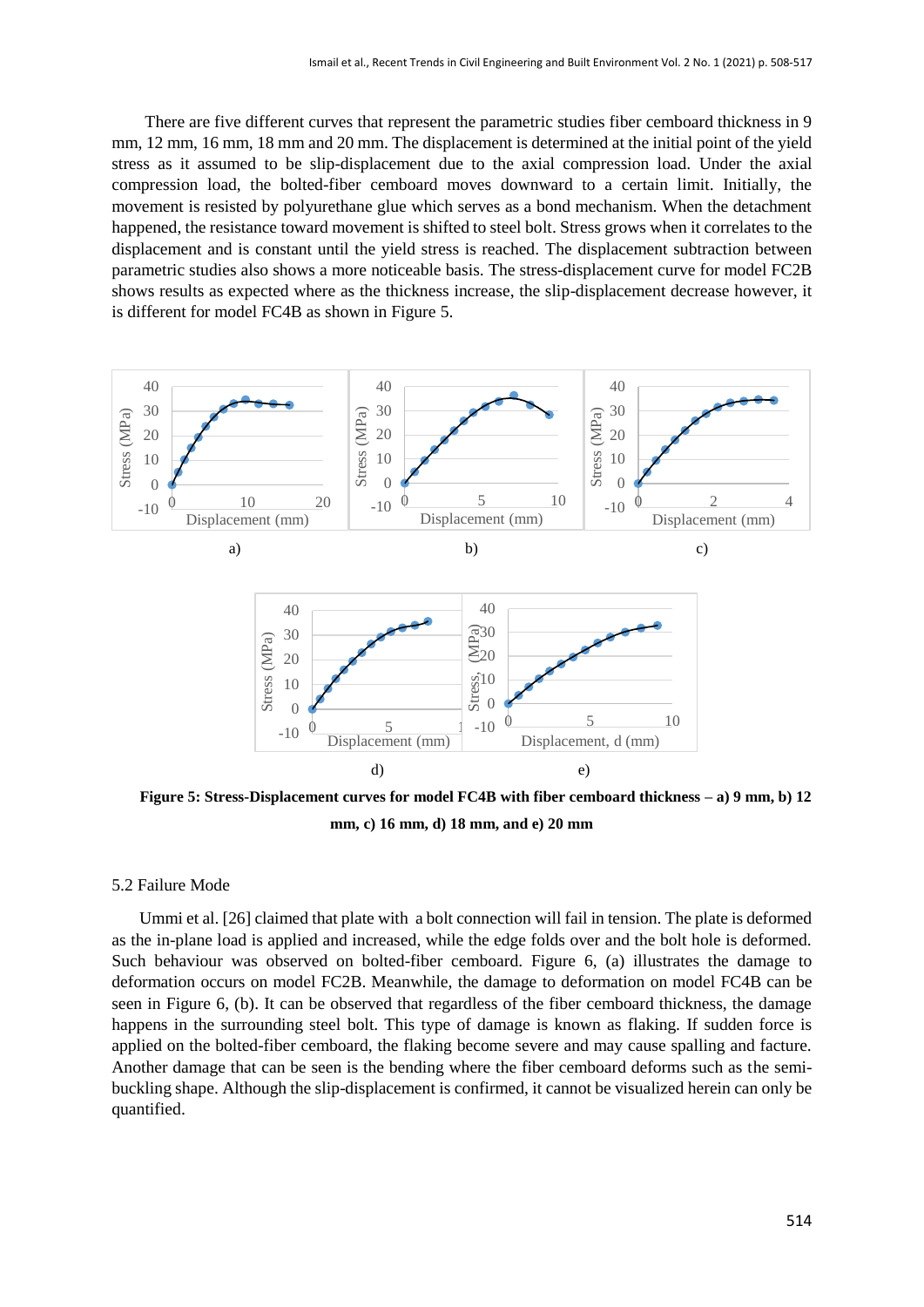

**Figure 6: Damage to deformation on model - a) FC2B, and b) FC4B**

#### 5.3 Effect of Fiber Cemboard Thickness

Figure 7, (a) shows the bearing capacity of models FC2B and FC4B in correspond to the thickness of fiber cemboard. When thicker fiber cemboard is used, the bearing capacity increased steadily. Joohari and Amin [27] stated that the increasing in thickness was found to improve the strength of flat slab and minimize the deflection. For model FC2B, the increment of bearing capacity is around 10% to 35%. On the other hand, model FC4B has 10% to 40% increment of bearing capacity in correspond to the thickness of fiber cemboard. The effect of thickness on the slip-displacement of bolted-fiber cemboard is depicted in Figure 7, (b). It can be observed that as the fiber cemboard thickness is increased, the slip-displacement decreases gradually. However, the trend of decrement only true for thickness of 9 mm to 16 mm only. Model FC4B with thickness of 20 mm shows higher slipdisplacement due to the higher rate of damage. Although the use of thicker fiber cemboard contributes to better performance of bearing capacity, unlikely the slip-displacement shows opposite behavior.



**Figure 7: Different fiber cemboard thickness effects on – a) bearing capacity, and b) slipdisplacement**

#### **6. Conclusion**

In this study, it was justified that the thickness of fiber cemboard has significant relationship with the bearing capacity and slip displacement of bolted-fiber cemboard. Analysis of numerical modelling revealed that the bolted-fiber cemboard have higher amount of bearing capacity as the thickness is increasing. The thicker fiber cemboard used does provide better performance of bearing capacity but it could lead to higher-slip displacement due to higher rate of damage. The connection failure and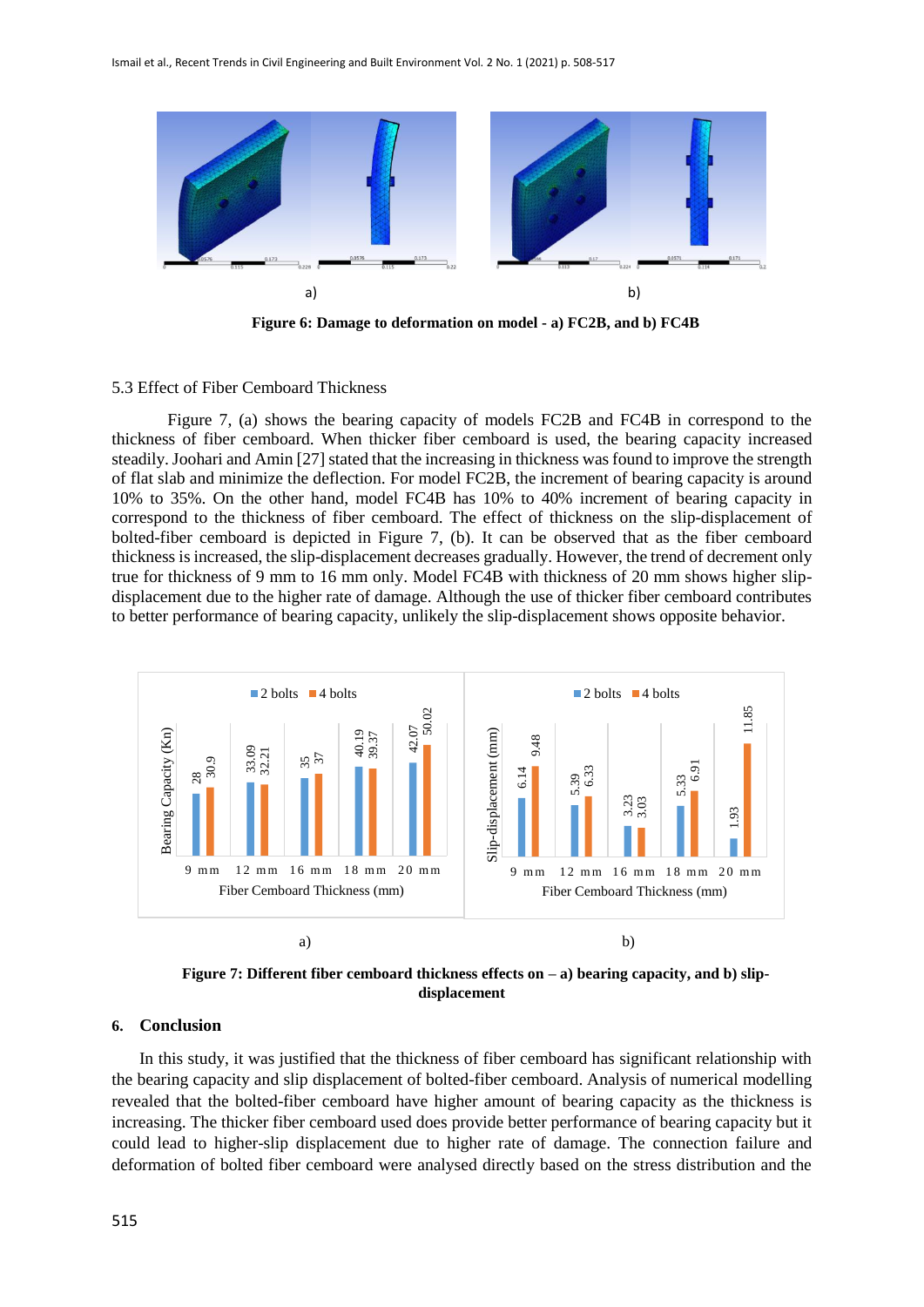deformation. The contact between bolt and fiber cemboard produced high concentration of stress around the steel bolts. The deformation of bolted-fiber cemboard also can be seen as the load was applied, the fiber cemboard deforms to semi-buckling shape. It can be concluded that the thickness of bolted-fiber cemboard possess significant effect on the slip-displacement and working load.

#### **Acknowledgement**

Authors would also like to thank the Faculty of Civil Enginering and Built Environment, Universiti Tun Hussein Onn Malaysia for its support.

#### **References**

- [1] T. G. Ń. Czyk and K. Schabowicz, "Nondestructive Testing of Moisture in Cellulose Fibre Cement Boards 2 . Process of producing cellulose fibre cement boards," no. Ecndt, 2014.
- [2] R. S. P. Coutts, "A review of Australian research into natural fibre cement composites," *Cem. Concr. Compos.*, vol. 27, no. 5, pp. 518–526, 2005, doi: 10.1016/j.cemconcomp.2004.09.003.
- [3] B. J. Mohr, H. Nanko, and K. E. Kurtis, "Durability of kraft pulp fiber-cement composites to wet/dry cycling," *Cem. Concr. Compos.*, vol. 27, no. 4, pp. 435–448, 2005, doi: 10.1016/j.cemconcomp.2004.07.006.
- [4] S. K. Lu, D. X. Hua, Y. Li, F. Y. Cui, and P. Y. Li, "Stiffness calculation method and stiffness characteristic analysis of bolted connectors," *Math. Probl. Eng.*, vol. 2019, 2019, doi: 10.1155/2019/6206092.
- [5] G. Kelly, "Quasi-static strength and fatigue life of hybrid (bonded/bolted) composite single-lap joints," *Compos. Struct.*, vol. 72, no. 1, pp. 119–129, 2006, doi: 10.1016/j.compstruct.2004.11.002.
- [6] F. A. Gandomkar, W. H. Wan Badaruzzaman, S. A. Osman, and A. Ismail, "Experimental and numerical investigation of the natural frequencies of the composite profiled steel sheet dry board (PSSDB) system," *J. South African Inst. Civ. Eng.*, vol. 55, pp. 11–21, Apr. 2013.
- [7] H. Wang and Q.-H. Qin, "Fundamental-solution-based hybrid FEM for plane elasticity with special elements," *Comput. Mech.*, vol. 48, no. 5, pp. 515–528, 2011, doi: 10.1007/s00466-011- 0605-6.
- [8] H. C. Industries, "Prima Flex Technical Manual." 2017.
- [9] Z. Ahmad, L. S. Wee, and M. A. Fauzi, "Mechanical properties of wood-wool cement composite board manufactured using selected Malaysian fast grown timber species," *ASM Sci. J.*, vol. 5, no. 1, pp. 27–35, 2011.
- [10] M. Zeynalian and H. R. Ronagh, "Seismic performance of cold formed steel walls sheathed by fibre-cement board panels," vol. 107, 2015.
- [11] D. Dohring, "FLOOR PANEL FOR OUTDOORS," 2015.
- [12] C. Asasutjarit, J. Hirunlabh, J. Khedari, S. Charoenvai, B. Zeghmati, and U. Shin, "Development of coconut coir-based lightweight cement board," *Constr. Build. Mater. - CONSTR BUILD MATER*, vol. 21, pp. 277–288, Feb. 2007, doi: 10.1016/j.conbuildmat.2005.08.028.
- [13] G. Garber, *Design and Construction of Concrete Floors*, 2nd ed. 2005.
- [14] L. min Tian, Y. feng Kou, J. ping Hao, and L. wei Zhao, "Flexural performance of a lightweight composite floor comprising cold-formed steel trusses and a composite mortar slab," *Thin-Walled Struct.*, vol. 144, no. July, 2019, doi: 10.1016/j.tws.2019.106361.